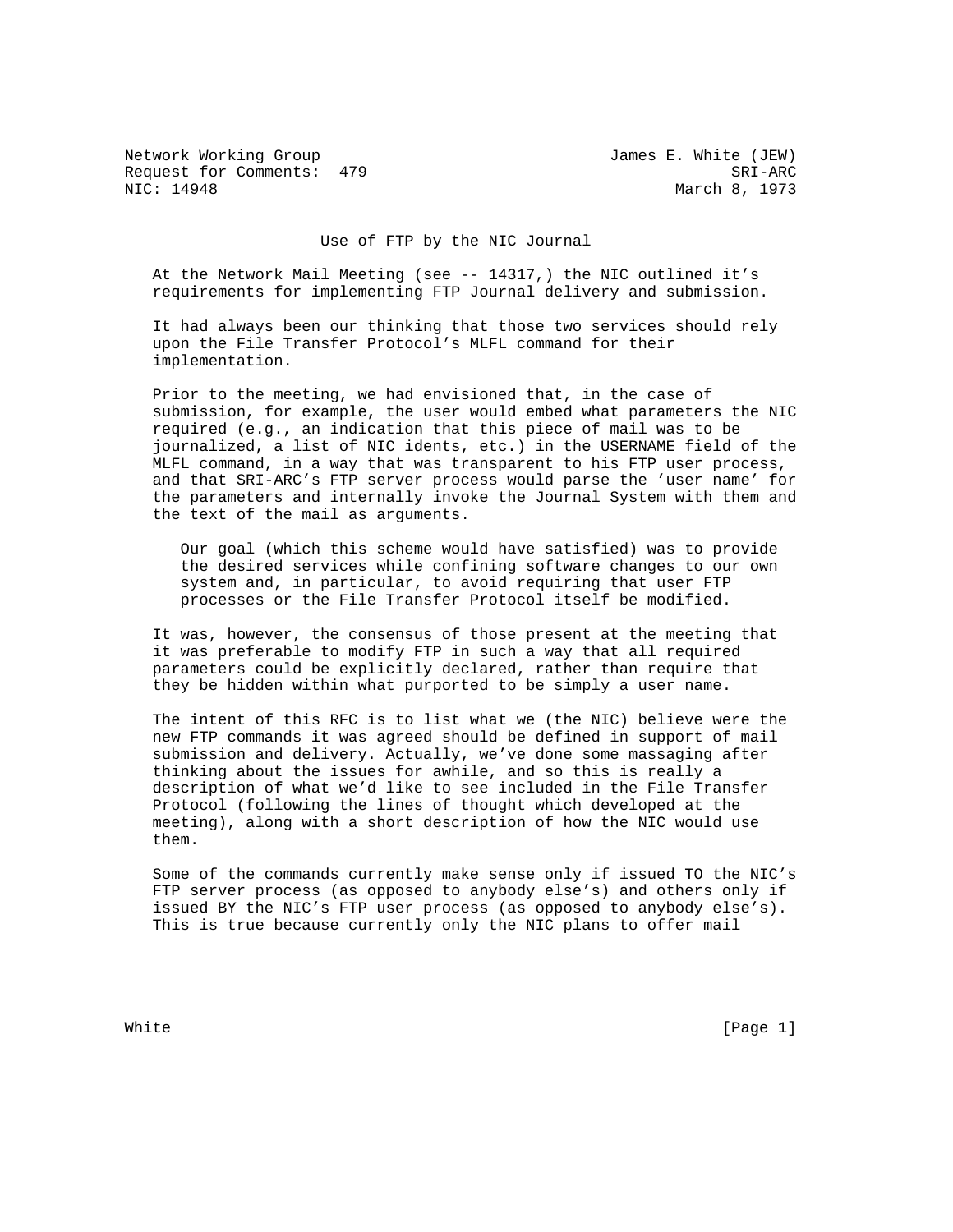forwarding and recording (i.e., the Journal System) as a service. However, other hosts may in the future desire to implement a similar service, at which time these special commands will have wider use.

 Conceptually, all of these commands are sub-commands of a new MAIL command, but the intent for the moment is not to define their position within the FTP dialogue nor their syntax, but simply to describe them conceptually. Details of syntax and use are left to the FTP Interest Group which meets 16-MAR-73 in Boston (see -- 14333,).

 The new sub-commands are described below. Bracketed fields are optional; slash denotes a choice of two or more alternatives.

(1) TITLE title

 Where 'title' is a character string describing for the human reader the contents of the mail.

(2) USER-READABLE-AUTHOR author

 Where 'author' identifies the author of the mail to the human reader. This may be a nickname, or any other identifier with which the human sender chooses to sign his mail.

(3) PROCESS-READABLE-AUTHOR last, first initial (ident)

 Where the author's name (and ident if known) is made available to the server in a form it can hope to parse (if need be).

 This sub-command is important to the NIC, providing a basis for locating the author in the NIC's Ident files.

(4) FOR-ACKNOWLEDGMENT-AUTHOR username hostname

 Where 'username' and 'hostname' define the sender in a way useful in acknowledging delivery (of forwarded mail).

 The acknowledgment will itself be a piece of mail sent from the NIC to 'username' at 'hostname'.

 It's important, conceptually, to note the NIC's unique role here. Normally, acceptance of the mail by the server would constitute acknowledgment of delivery. But, in the case of Journal submission, the NIC acts only as a forwarding agent, and hence delivery of mail by the sender to SRI-ARC isn't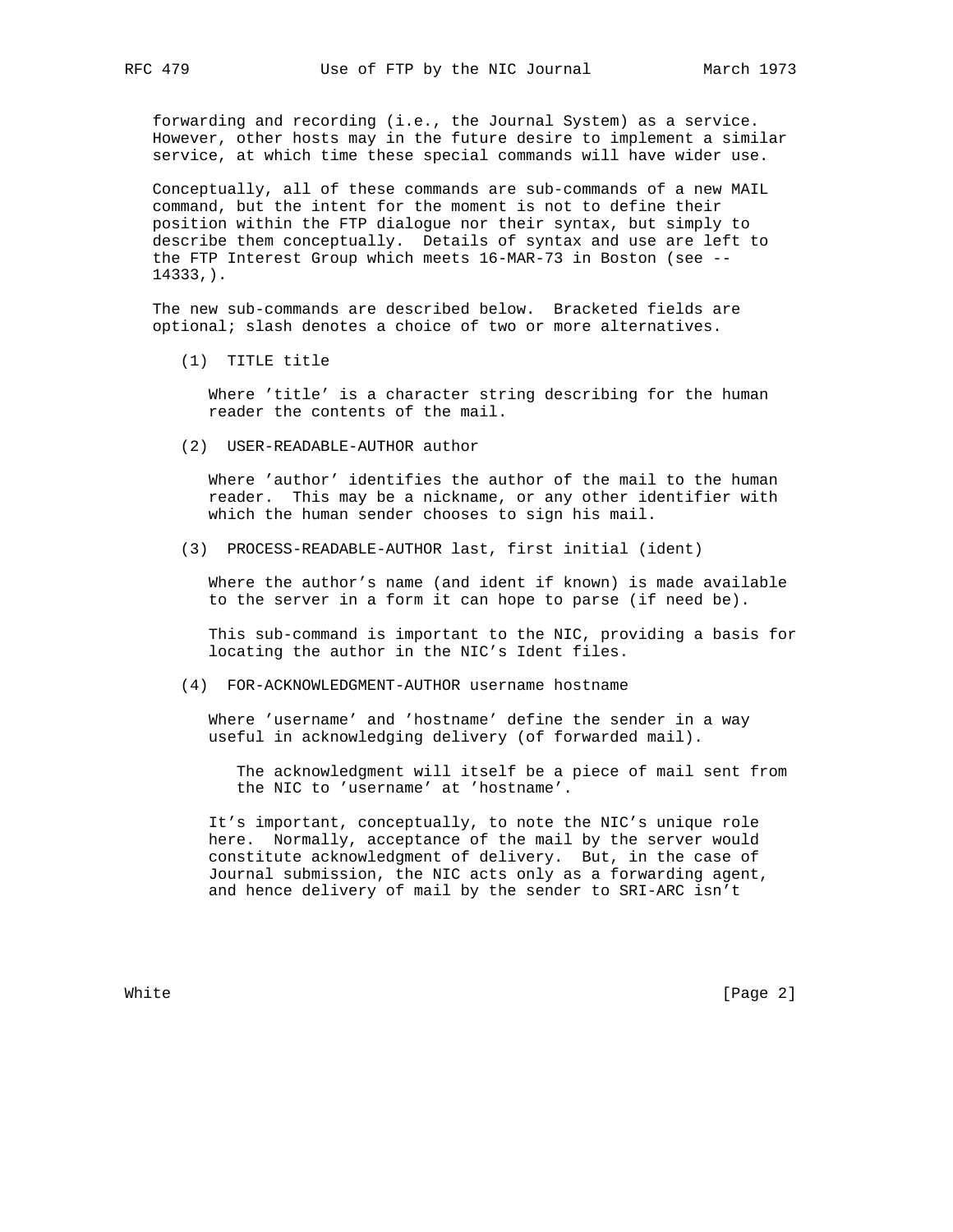really delivery at all -- only submission. Final delivery occurs when the NIC transmits a copy of the mail to each of its addressees; hence the need for this special kind of acknowledgment.

 Note that this sub-command and the previous two constitute different renderings of the sender's name.

 (5) ACKNOWLEDGMENT-DETAILS DEFAULT / (COMPLETION / FAILURE / PERIODIC interval GIVEUP time TERSE / VERBOSE)

 The value of the first parameter (ignoring 'DEFAULT' for the moment) determines the conditions under which acknowledgment will be made to the sender:

 -- upon completion, whether delivery was successful or timed out for one or more addressees,

-- only if delivery failed for one or more addressees, or

-- periodically until delivery is complete.

 The value of the second parameter determines the time after which delivery attempts will be discontinued.

 The value of the third parameter determines how detailed -- in some as yet unspecified sense -- an acknowledgment will be returned.

 A verbose acknowledgment might, in the case of delivery failure, include a copy of the text of the message, or, for mail sent by citation (see item 10 below), a pointer to it.

 If DEFAULT is specified (in which case, FOR-ACKNOWLEDGMENT- AUTHOR should not be specified, and 'DEFAULT' applies to it, too), the NIC will extract a set of default values from its Ident files, provided that a PROCESS-READABLE-AUTHOR subcommand is present and the sender's NIC Ident can be inferred from it; otherwise, the NIC will apply a set of (as yet unspecified) system defaults.

 The NIC's Ident files will be modified to contain, for each user known to it, the kind of acknowledgment the user usually wants (i.e., his default) and the username and hostname that define the destination for such acknowledgments. These last two pieces of information will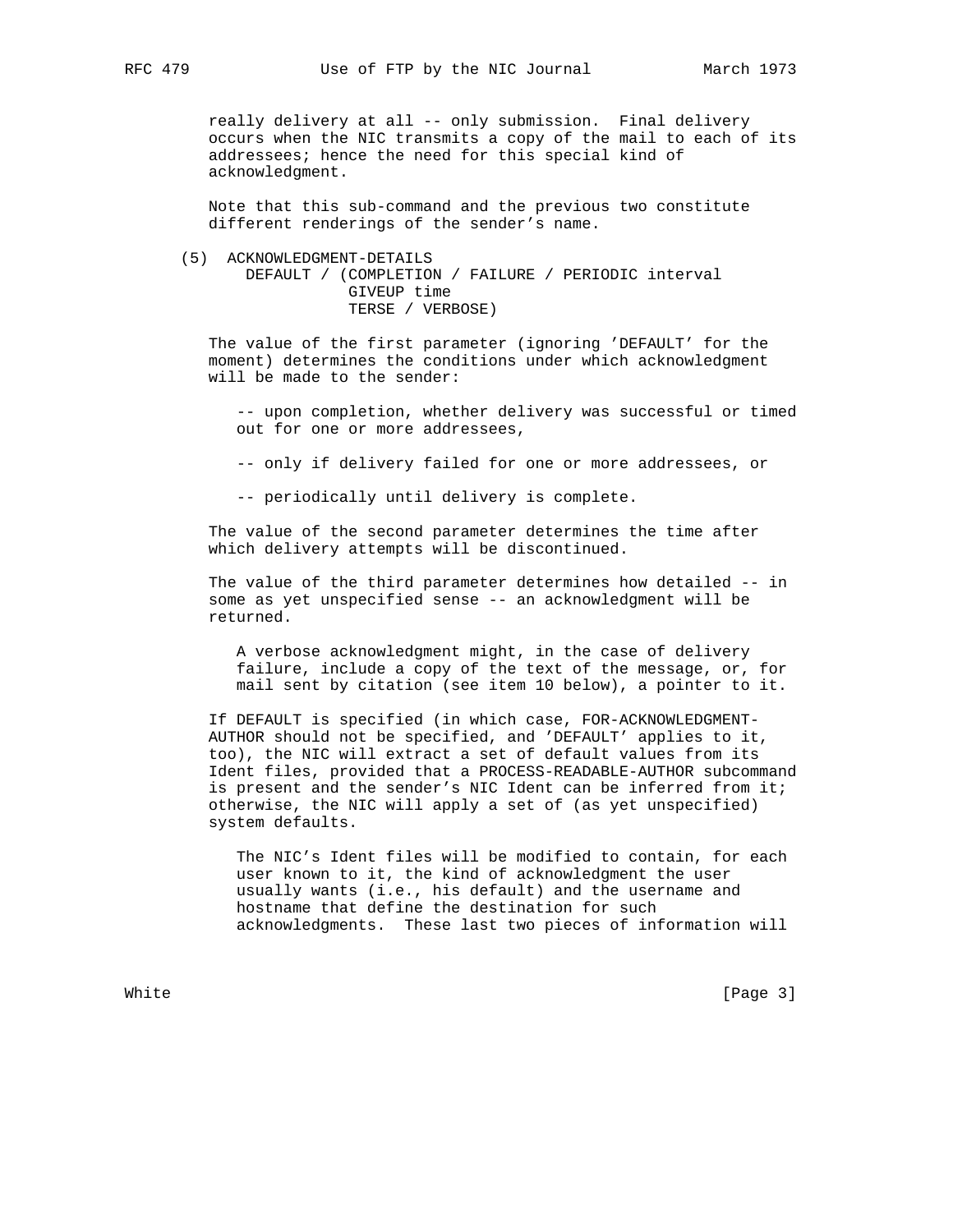also be used in delivering mail to the user if he has requested Network delivery (as opposed to Online (at the NIC) or hardcopy).

(6) ADDRESSEES-ARE name1, name2, ...

 This sub-command identifies the recipient(s) of the mail. In general, 'namei' will be the name by which the recipient is known locally in the server's system.

 The NIC's server FTP process will permit 'namei' to be any of the following:

 -- a NIC Ident (designating either an individual or a group),

 -- username hostname, where 'username' is the name by which the addressee is known at host 'hostname', or

 -- lastname, firstname initial , which the NIC will attempt to parse and then locate in its Ident files.

 Note that now the possibility of multiple addressees is explicitly admitted by the Protocol, but the meaning of 'useri' (to the server) is left server-dependent.

(7) MAIL-CLASS

 BULK/POSTCARD SPECIAL-DELIVERY/FIRST-CLASS

 The first parameter makes a statement about the size of the mail, and the server may choose to use it to decide how and where to store he mail for the addressee.

 The second parameter makes a statement about the importance of the mail, and the server may choose to expedite delivery (e.g., interrupt the user if he's logged in) for SPECIAL-DELIVERY mail.

(8) RECORD [identifier] [miscellaneous]

 This is the command to the server to record the mail. 'Identifier' allows the sender the option of specifying a pre assigned identifier if he has one; if this field is not present, the server assigns one.

 'Miscellaneous' includes any server-dependent parameters which the server may require or allow.

White  $[Page 4]$